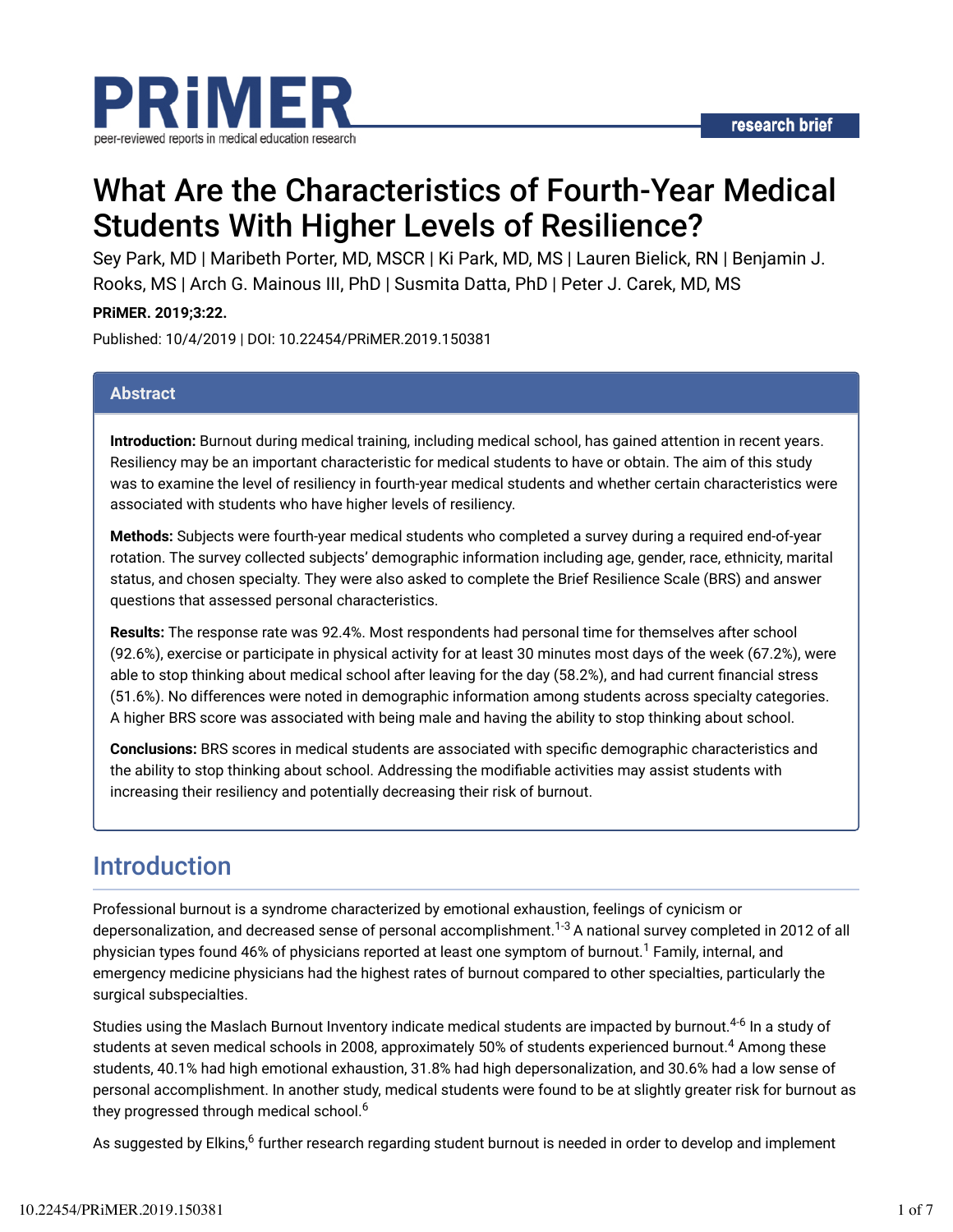appropriate interventions. Furthermore, more studies are needed regarding the relationships among personality traits, resilience, burnout, work satisfaction, and the physician training environment.<sup>7</sup> Resiliency (defined as the ability of an individual to respond to stress in a healthy, adaptive way) may be an important characteristic for medical students to have or further develop in order to prevent or address symptoms of burnout. Studies conducted to identify traits or characteristics associated with physician well-being and resiliency found that certain factors associated with resident well-being include building of competence, strong social relatedness, sleep, and time away from work.<sup>8</sup> Medical students with higher resilience levels were found to have a better quality of life and better perception of educational environment.<sup>9</sup> Emotional skills training embedded into the medical school curriculum was suggested as a method to reduce psychological distress among medical students. $^{10}$ 

The aim of this study was to examine the level of resiliency in fourth-year medical students and whether certain characteristics are associated with students who have higher levels of resiliency. This information can be used to identify students who may be at risk for burnout and target students who may benefit from further development of resiliency.

# **Methods**

### *Subjects and Survey Items*

We asked an entire class of fourth-year medical students to complete a survey during a required end-of-year rotation. This rotation occurred after the students matched into their residency program and prior to their graduation from medical school.

We developed and reviewed a survey that asked for subjects' demographic information, including age, gender, race, ethnicity, marital status, and chosen specialty. The survey included questions addressing resiliency, and it used the Brief Resilience Scale (BRS). The BRS is a reliable means of assessing resilience, and may provide unique and important information about individuals coping with stressors. $^{11}$  To identify additional factors that may add to resiliency, we developed and included additional questions assessing personal characteristics.

### *Analysis*

We performed descriptive statistics on the demographic information. We made comparisons between students planning to enter medicine/primary care specialties, surgery and associated specialties, and hospital-based specialties using Accreditation Council for Graduate Medical Education (ACGME) categories (Table 1).<sup>12</sup> We used Wilcoxon rank-sum tests to determine whether the three groups shared similar distributions of resilience response and to test for associations between BRS score and the demographic information, and between BRS scores and the additional questions. We used Fisher exact tests to test for associations between the medical specialty groups and demographic information/additional questions. We also used Fisher exact tests to test for associations between gender and each additional question. For further analyses, we divided the respondents into tertiles based upon their BRS score (low, medium, and high). Statistical significance was defined as *P*<.05 level of confidence. We performed statistical analyses with the statistical computer package R (version 3.5.1).

The University of Florida Institutional Review Board approved this project as exempt.

## **Results**

The response rate for the survey was 92.4% (122/132). A majority of respondents were female, white, and single, with an average age of 26.9 (+2.4) years (Table 2). Most respondents had personal time for themselves after school (92.6%), exercised or participated in physical activity for at least 30 minutes most days of the week (67.2%), were able to stop thinking about medical school after leaving for the day (58.2%), and had current financial stress (51.6%).

No differences were noted in demographic information among students across specialty categories. Additionally, resilience score did not differ among respondents based upon their specialty category. Students pursuing a career in the medical specialties were less likely to consider their specialty as competitive.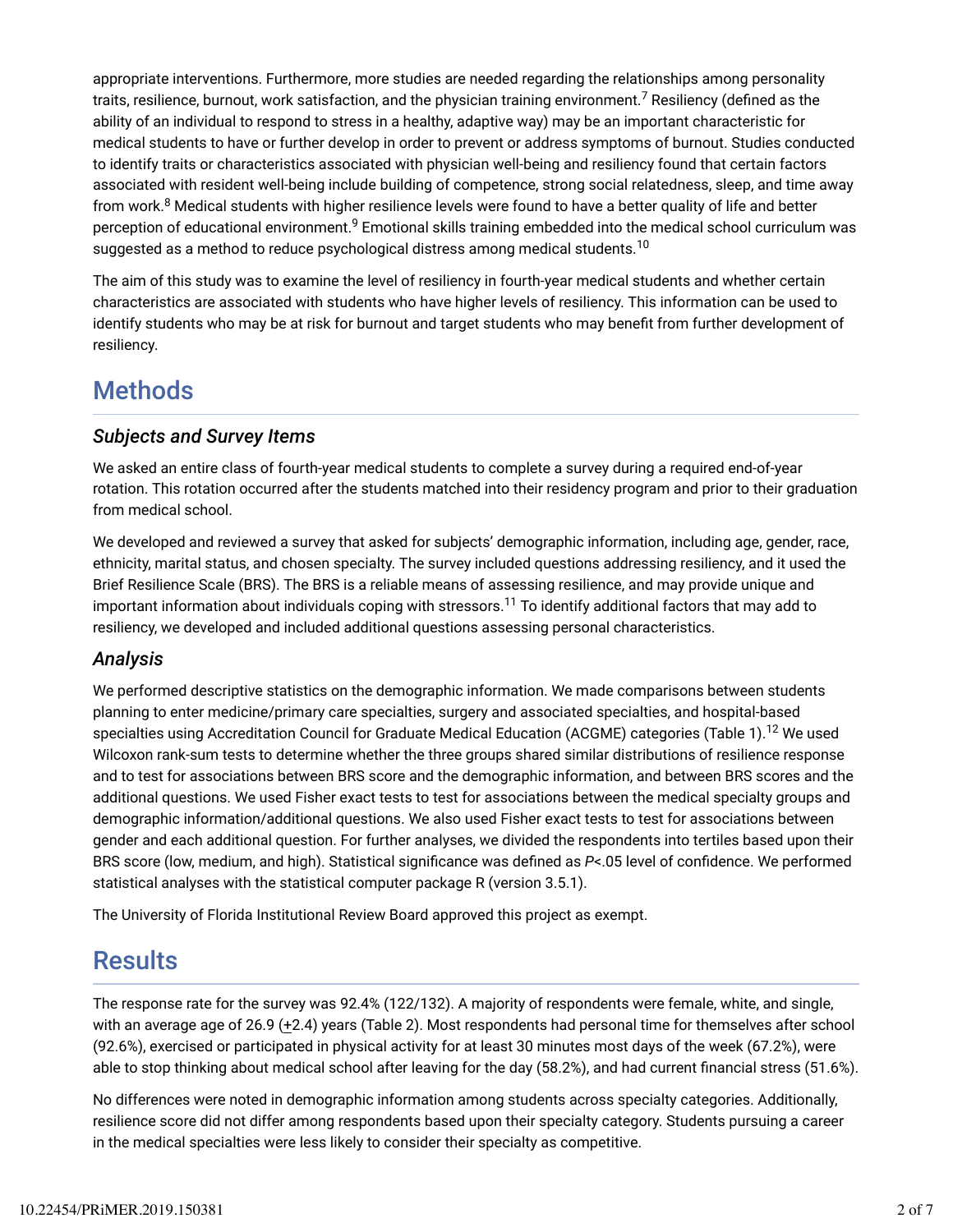We divided the respondents into tertiles (low BRS score <2.78, medium BRS score <2.78 and <3.89, and high BRS score <3.89). A higher BRS score was found to be associated with being male and having the ability to stop thinking about school (Table 3). Students who identified themselves as Asian were associated with low BRS scores. Finally, being married and having a career prior to medical school were the only demographic characteristics significantly associated with a positive response to any of the questions asked on the BRS (*P*=.04).

# **Conclusions**

BRS scores in medical students were associated with being male and the ability to stop thinking about school. No differences were found in resiliency levels based upon their chosen specialty category. Furthermore, the scores were not associated with performance in medical school. The lack of association of resiliency level with specialty category suggests that students do not necessarily have a certain level of resiliency used to select their specialty category and no specific specialty category is associated with students with higher or lower levels of resiliency.

Students entering a surgical or hospital-based specialty more often felt their specialty was competitive. The BRS scores did not vary based on this finding. Whether this perception was based upon exposure to these specialties and other factors such as board scores of candidates is not known and require additional study.

Several findings may assist students as they work to improve resilience and decrease risk of burnout. Techniques used to assist students to gain the ability to stop thinking about medical school after leaving for the day should be developed and made available. While over 90% of students reported having personal time after school, only about two-thirds participated in the recommended amount of exercise and physical activity. Reminders concerning the overall benefits of regular physical activity and readily available opportunities for exercise should be considered.

This study has limitations. The survey was used in a single fourth-year class of medical students at one medical school. The results may differ if a larger population were studied. Additionally, the survey was given after students had already matched into their specialties, which may have affected some of their responses.

Certain traits and activities are associated with higher levels of resilience in medical students. Addressing the modifiable activities may assist students with increasing their resiliency, potentially decreasing the risk or severity of symptoms associated with burnout.

# Tables and Figures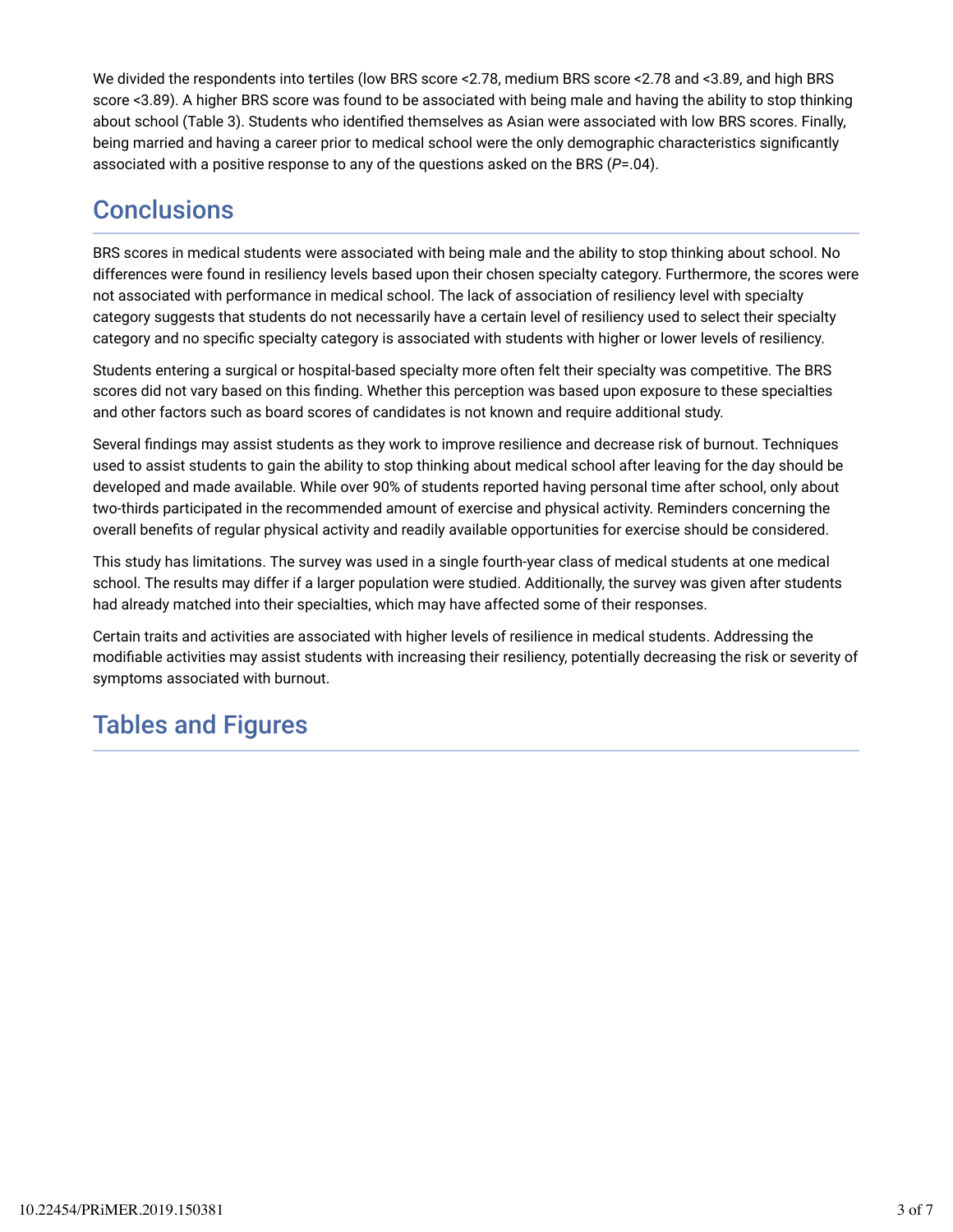# Table 1: Division of Specialties Into Three Categories Based Upon<br>Accreditation Council for Graduate Medical Education Designation<sup>12</sup>

| <b>Medical/Primary Care Specialties</b>                                                                                                                                                                                                                                                                                                                                                                                                                                                                                                                                                                                                                                                                                                                                                                                                                                                                                                                                                                                                                                  | <b>Surgical Specialties</b>                                                                                                                                          | <b>Hospital-based Specialties</b>                                                                                                                                               |
|--------------------------------------------------------------------------------------------------------------------------------------------------------------------------------------------------------------------------------------------------------------------------------------------------------------------------------------------------------------------------------------------------------------------------------------------------------------------------------------------------------------------------------------------------------------------------------------------------------------------------------------------------------------------------------------------------------------------------------------------------------------------------------------------------------------------------------------------------------------------------------------------------------------------------------------------------------------------------------------------------------------------------------------------------------------------------|----------------------------------------------------------------------------------------------------------------------------------------------------------------------|---------------------------------------------------------------------------------------------------------------------------------------------------------------------------------|
| • Child neurology<br>• Dermatology<br>Family medicine<br>Family medicine - preventive medicine<br>Internal medicine<br>Medicine - anesthesiology<br>٠<br>Medicine - dermatology<br>$\bullet$<br>Medicine - emergency med<br>Medicine - family medicine<br>٠<br>Medicine - medical genetics<br>Medicine - pediatrics<br>$\bullet$<br>Medicine - preventive medicine<br>Medicine - primary<br>Medicine - psychiatry<br>Neurodevelopmental disabilities<br>Neurology<br>Pediatrics<br>$\bullet$<br>Pediatrics - anesthesiology<br>Pediatrics - emergency medicine<br>• Pediatrics - medical genetics<br>• Pediatrics - PM&R<br>• Pediatrics - primary<br>• Peds/psych/child psych<br>Physical medicine & rehabilitation<br>Pediatrics<br>Pediatrics - anesthesiology<br>Pediatrics - emergency medicine<br>Pediatrics - medical genetics<br>Pediatrics - PM&R<br>$\bullet$<br>Pediatrics - primary<br>Peds/psych/child psych<br>Physical medicine & rehab<br>• Preventive medicine<br>Psychiatry<br>$\bullet$<br>• Psychiatry - family medicine<br>• Psychiatry - neurology | Neurological surgery<br>٠<br>Obstetrics - gynecology<br>Orthopedic surgery<br>Otolaryngology<br>Plastic surgery<br>Surgery<br>Thoracic surgery<br>• Vascular surgery | • Anesthesiology<br>• Emergency medicine<br>Emergency medicine - family medicine<br>Interventional radiology<br>• Pathology<br>• Radiation oncology<br>• Radiology - diagnostic |

Abbrevation: PM&R, physical medicine and rehabilitation.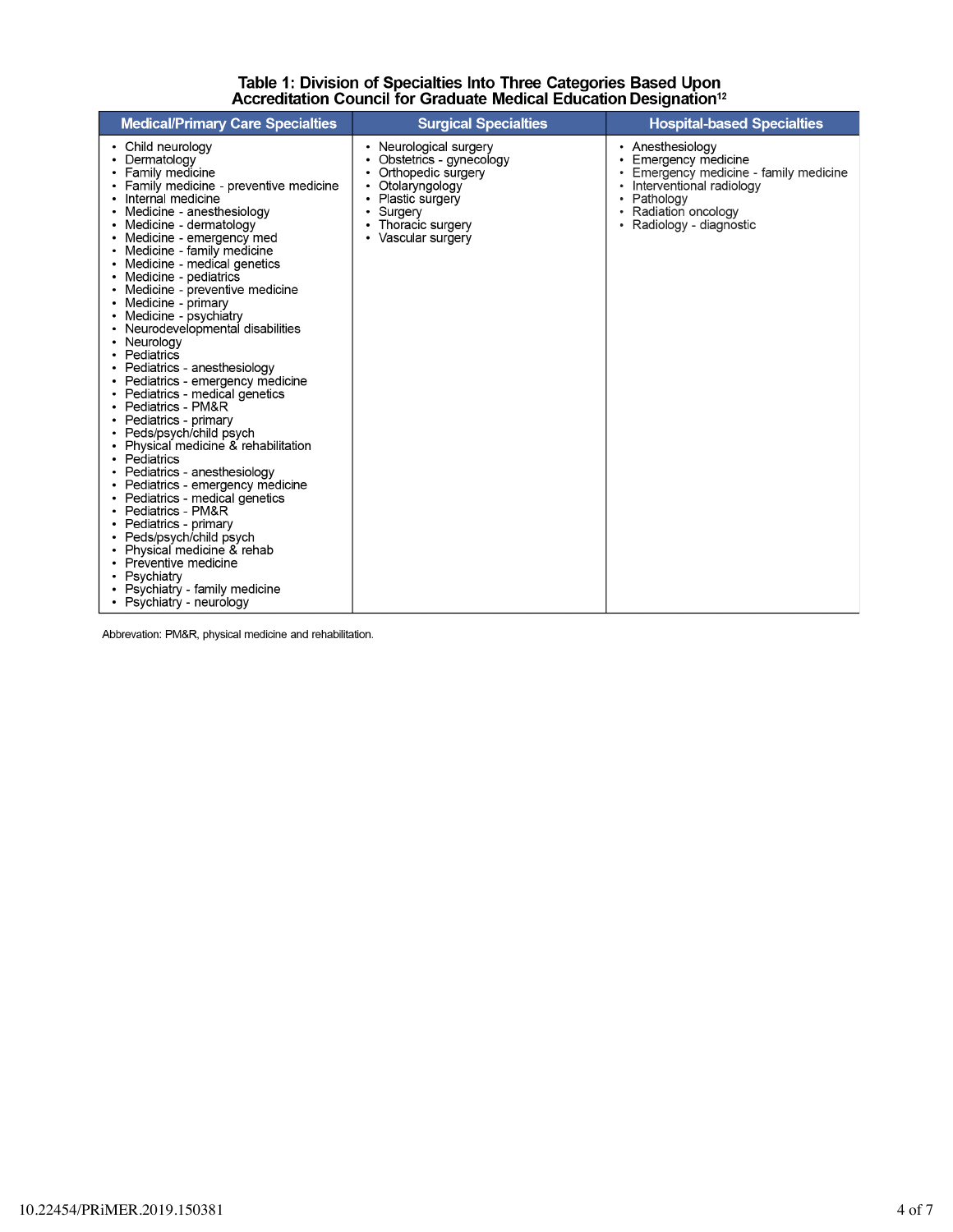|                                                                                                                | <b>Total</b> | <b>Hospital</b> | <b>Medical</b> | <b>Surgical</b> | $\boldsymbol{P}$ |  |  |
|----------------------------------------------------------------------------------------------------------------|--------------|-----------------|----------------|-----------------|------------------|--|--|
| Sample size                                                                                                    | 122          | 32              | 63             | 27              |                  |  |  |
| Age in years $(\pm SD)$                                                                                        | 26.9(2.4)    | 26.8(2.6)       | 26.8(2.3)      | 27.3(2.4)       | .529             |  |  |
| Gender (# female)                                                                                              | 67 (54.9%)   | 15 (22.4%)      | 36 (53.7%)     | 16 (23.9%)      | .567             |  |  |
| Asian                                                                                                          | 12 (9.8%)    | $3(25.0\%)$     | $8(66.7\%)$    | $1(8.3\%)$      | .479             |  |  |
| <b>Black</b>                                                                                                   | 14 (11.5%)   | 2(14.3%)        | $8(57.1\%)$    | 4 (28.6%)       | .522             |  |  |
| White                                                                                                          | 90 (73.8%)   | 25 (27.8%)      | 43 (47.8%)     | 22 (24.4%)      | .397             |  |  |
| Hispanic or Latino                                                                                             | 16 (13.1%)   | 4 (25.0%)       | 11 (68.8%)     | $1(6.2\%)$      | .276             |  |  |
| Married                                                                                                        | 27 (22.1%)   | $9(33.3\%)$     | 11 (40.8%)     | $7(25.9\%)$     | .404             |  |  |
| BRS score (±SD)                                                                                                | 3.62(0.79)   | 3.72 (0.82)     | 3.53(0.77)     | 3.71 (0.79)     | .904             |  |  |
| <b>Questions (# Responding Yes)</b>                                                                            |              |                 |                |                 |                  |  |  |
| Have you ever had to repeat a course before in medical<br>school?                                              | $2(1.6\%)$   | $0(0\%)$        | $2(100\%)$     | $0(0\%)$        | .727             |  |  |
| Have you had to, for whatever reason, delay your<br>medical school training?                                   | 13 (10.7%)   | $3(23.1\%)$     | 8(61.5%)       | $2(15.4\%)$     | .798             |  |  |
| Did you have to deal with the death of a family member<br>or close friend during your medical school training? | 39 (32.0%)   | 8 (20.5%)       | 18 (46.2%)     | 13 (33.3%)      | .132             |  |  |
| Did you have a career before beginning medical school?                                                         | 23 (18.9%)   | $6(26.1\%)$     | 10 (43.5%)     | $7(30.4\%)$     | .488             |  |  |
| Are you able to stop thinking about medical school after<br>you leave for the day?                             | 71 (58.2%)   | 21 (29.6%)      | 32 (45.1%)     | 18 (25.3%)      | .237             |  |  |
| Are you under personal financial stress currently?                                                             | 63 (51.6%)   | 16 (25.4%)      | 33 (52.4%)     | 14 (22.2%)      | .971             |  |  |
| Do you perceive your specialty to be "competitive"?                                                            | 54 (44.3%)   | 23 (42.6%)      | 7 (13.0%)      | 24 (44.4%)      | < 001            |  |  |
| Do you have personal time (leisure, fitness, health<br>maintenance) for yourself after school?                 | 113 (92.6%)  | 30 (26.6%)      | 58 (51.3%)     | 25 (22.1%)      | .999             |  |  |
| Do you exercise or participate in physical activity for at<br>least 30 minutes most days of the week?          | 82 (67.2%)   | 21 (25.6%)      | 42 (51.2%)     | 19 (23.2%)      | .935             |  |  |

### Table 2: Demographic Information, BRS Score, and Responses to Additional Questions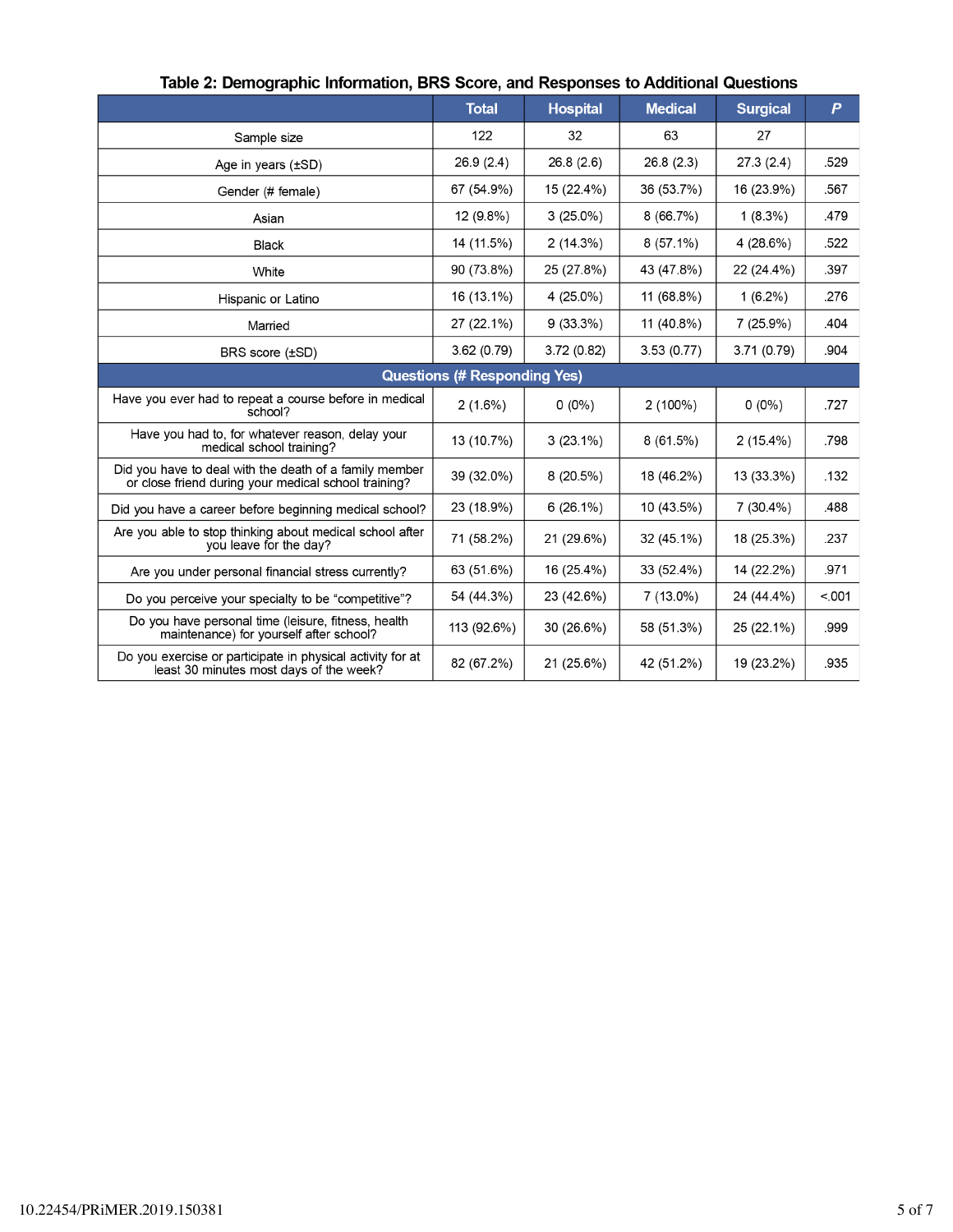|                                                                                                                | <b>Odds Ratio</b> | P    |  |  |  |  |
|----------------------------------------------------------------------------------------------------------------|-------------------|------|--|--|--|--|
| Age                                                                                                            | $0.175*$          | .054 |  |  |  |  |
| <b>Demographic Characteristics</b>                                                                             |                   |      |  |  |  |  |
| Male                                                                                                           | 4.61              | .01  |  |  |  |  |
| White                                                                                                          | 3.31              | .06  |  |  |  |  |
| <b>Black</b>                                                                                                   | 0.60              | .67  |  |  |  |  |
| Asian                                                                                                          |                   | .04  |  |  |  |  |
| Hispanic                                                                                                       | 1.26              | .99  |  |  |  |  |
| Marital status                                                                                                 | 2.42              | .32  |  |  |  |  |
| <b>Questions</b>                                                                                               |                   |      |  |  |  |  |
| Have you ever had to repeat a course before in medical school?                                                 | 0                 | 1    |  |  |  |  |
| Have you had to, for whatever reason, delay your medical school training?                                      | 1.16              | 1    |  |  |  |  |
| Did you have to deal with the death of a family member or close friend during your medical school<br>training? |                   | .56  |  |  |  |  |
| Did you have a career before beginning medical school?                                                         |                   | .32  |  |  |  |  |
| Are you able to stop thinking about medical school after you leave for the day?                                |                   | .001 |  |  |  |  |
| Are you under personal financial stress currently?                                                             |                   | .59  |  |  |  |  |
| Do you perceive your specialty to be "competitive"?                                                            |                   | .42  |  |  |  |  |
| Do you have personal time (leisure, fitness, health maintenance) for yourself after school?                    |                   | .18  |  |  |  |  |
| Do you exercise or participate in physical activity for at least 30 minutes most days of the week?             |                   | .55  |  |  |  |  |

\* Pearson correlation

### Acknowledgments

The authors dedicate this article to Sey Park, MD, who unexpectedly passed on January 9, 2018. He was the inspiration and leader of this study and was committed to the health and wellness of students, residents, and attending physicians.

### Corresponding Author

Peter J. Carek, MD, MS Department of Community Health and Family Medicine, College of Medicine, University of Florida, PO Box 100237, Gainesville, FL 32610-0237. 352-273-5159. Fax: 352-273-5213 carek@ufl.edu

### **Author Affiliations**

Sey Park, MD - Department of Community Health and Family Medicine, College of Medicine University of Florida, Gainesville, FL

Maribeth Porter, MD, MSCR - Department of Community Health and Family Medicine, College of Medicine University of Florida, Gainesville, FL

Ki Park, MD, MS - Department of Internal Medicine, College of Medicine, University of Florida, Gainesville, FL

Lauren Bielick, RN - Department of Community Health and Family Medicine, College of Medicine University of Florida, Gainesville, FL

Benjamin J. Rooks, MS - Department of Community Health and Family Medicine, College of Medicine University of Florida, Gainesville, FL

Arch G. Mainous III, PhD - Department of Health Services Research, Management and Policy, University of Florida | and Department of Community Health and Family Medicine, University of Florida, Gainesville, FL

Susmita Datta, PhD - Department of Internal Medicine, College of Medicine, University of Florida, Gainesville, FL